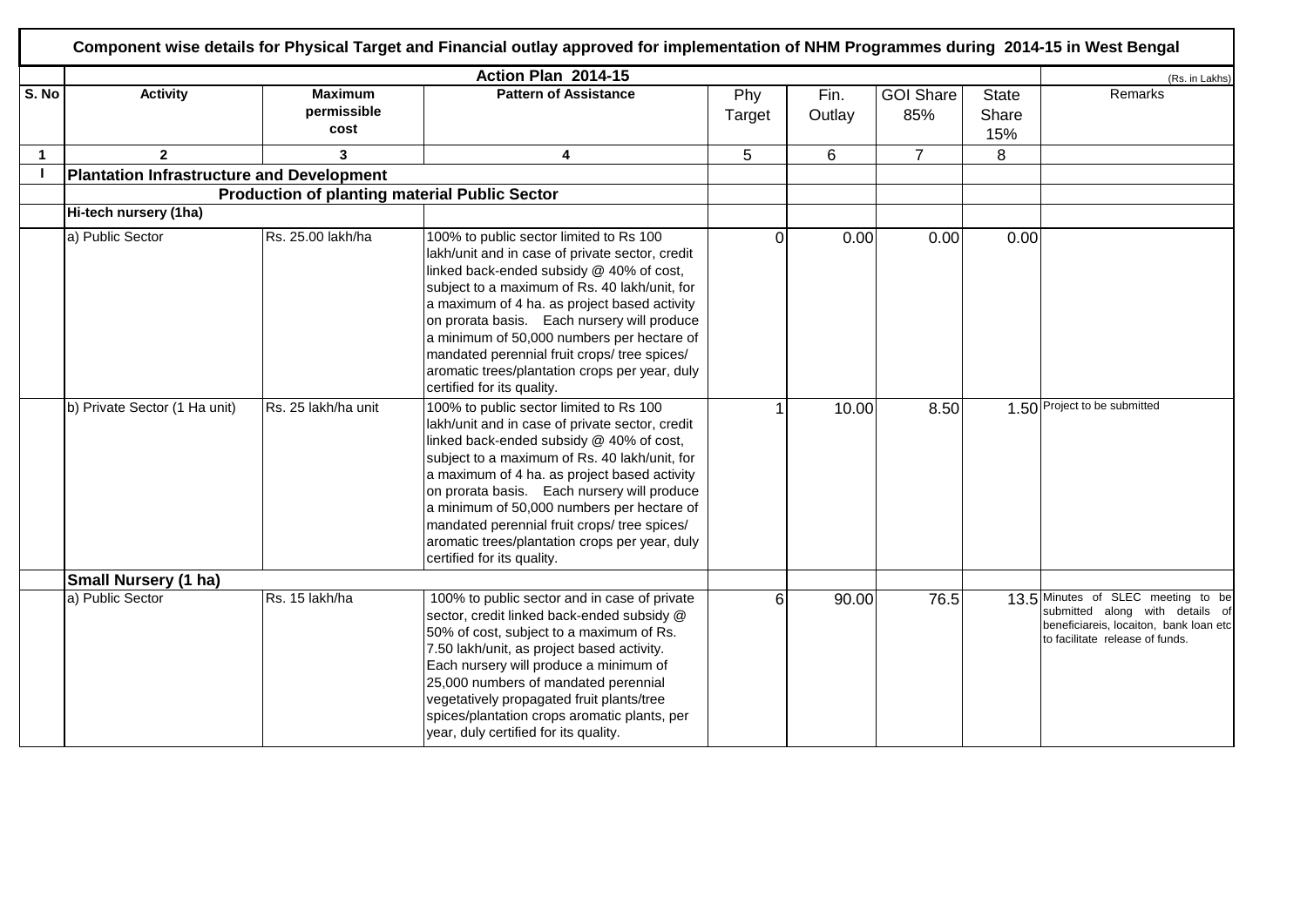|              | b) Private Sector                                                               | Rs. 15 lakh/ha | 100% to public sector and in case of private<br>sector, credit linked back-ended subsidy of<br>cost, subject to a maximum of Rs. 7.50<br>lakh/unit, as project based activity. Each<br>nursery will produce a minimum of 25,000<br>numbers of mandated perennial vegetatively<br>propagated fruit plants/tree spices/plantation<br>crops per year, aromatic plants, duly certified<br>for its quality. | 9l             | 67.50  | 57.38  | 10.13 | do                       |
|--------------|---------------------------------------------------------------------------------|----------------|--------------------------------------------------------------------------------------------------------------------------------------------------------------------------------------------------------------------------------------------------------------------------------------------------------------------------------------------------------------------------------------------------------|----------------|--------|--------|-------|--------------------------|
|              | Strengthening of existing Tissue Culture (TC) units                             |                |                                                                                                                                                                                                                                                                                                                                                                                                        |                |        |        |       |                          |
|              | a) Public Sector                                                                | Rs. 20.00 lakh | 100% of cost to public sector                                                                                                                                                                                                                                                                                                                                                                          |                | 20.00  | 17.00  | 3.00  |                          |
|              | b) Private sector                                                               | Rs. 20.00 lakh | 50% of cost to private sector                                                                                                                                                                                                                                                                                                                                                                          | $\overline{0}$ | 0.00   | 0.00   | 0.00  |                          |
|              | <b>Sub-total Planting material</b>                                              |                |                                                                                                                                                                                                                                                                                                                                                                                                        | 17.00          | 187.50 | 159.38 | 28.13 |                          |
| $\mathbf{2}$ | Establishment of new gardens / Area Expansion                                   |                |                                                                                                                                                                                                                                                                                                                                                                                                        |                |        |        |       |                          |
|              | Fruit crops other than cost intensive crops using normal spacing (For a maximum |                |                                                                                                                                                                                                                                                                                                                                                                                                        |                |        |        |       |                          |
|              | <b>Fruits - Perennials</b>                                                      |                |                                                                                                                                                                                                                                                                                                                                                                                                        |                |        |        |       |                          |
|              | (a) Cost intensive crops                                                        |                |                                                                                                                                                                                                                                                                                                                                                                                                        |                |        |        |       |                          |
|              | iii) Banana (sucker)                                                            |                |                                                                                                                                                                                                                                                                                                                                                                                                        |                |        |        |       |                          |
|              | Integrated package with Rs. 2.00 lakh/ha<br>a)<br>drip irrigation.              |                | Maximum of Rs. 0.80 lakh/ha (40% of the<br>cost) for meeting expenditure on planting<br>material, drip irrigation and cost of material for<br>INM/IPM, in 2 installments (75:25).                                                                                                                                                                                                                      | 0              | 0.00   | 0.00   | 0.00  |                          |
|              | b) Without integration                                                          | Rs.87,500/ha   | Maximum of Rs. 0.35 lakh/ha (40% of cost)<br>for meeting the expenditure on planting<br>material and cost of INM/IPM in 2<br>installments (75:25). For (a) and (b) above, in<br>the case of TSP areas, Andaman & Nicobar<br>and Lakshadweep Islands, assistance will be<br>@ 50% of cost in 2 installments.                                                                                            | 240.00         | 46.80  | 39.78  |       | 7.02 Spacing 2m x 2m     |
|              | Sub total                                                                       |                |                                                                                                                                                                                                                                                                                                                                                                                                        | 240.00         | 46.80  | 39.78  | 7.02  |                          |
|              | Maintenance without Integration                                                 |                |                                                                                                                                                                                                                                                                                                                                                                                                        |                |        |        |       |                          |
|              | 1st Year                                                                        |                |                                                                                                                                                                                                                                                                                                                                                                                                        | ΩI             | 0.00   | 0.00   | 0.00  |                          |
|              | iv) Pineapple (sucker)                                                          |                |                                                                                                                                                                                                                                                                                                                                                                                                        |                |        |        |       |                          |
|              | Integrated package with Rs. 3.00 lakh/ha<br>a)<br>drip irrigation.              |                | Maximum of Rs. 1.20 lakh/ha (40% of the<br>cost) for meeting expenditure on planting<br>material, drip irrigation and cost of material for<br>INM/IPM, in 2 installments (75:25).                                                                                                                                                                                                                      | 5              | 3.87   | 3.29   |       | 0.58 Spacing 0.6m x 0.3m |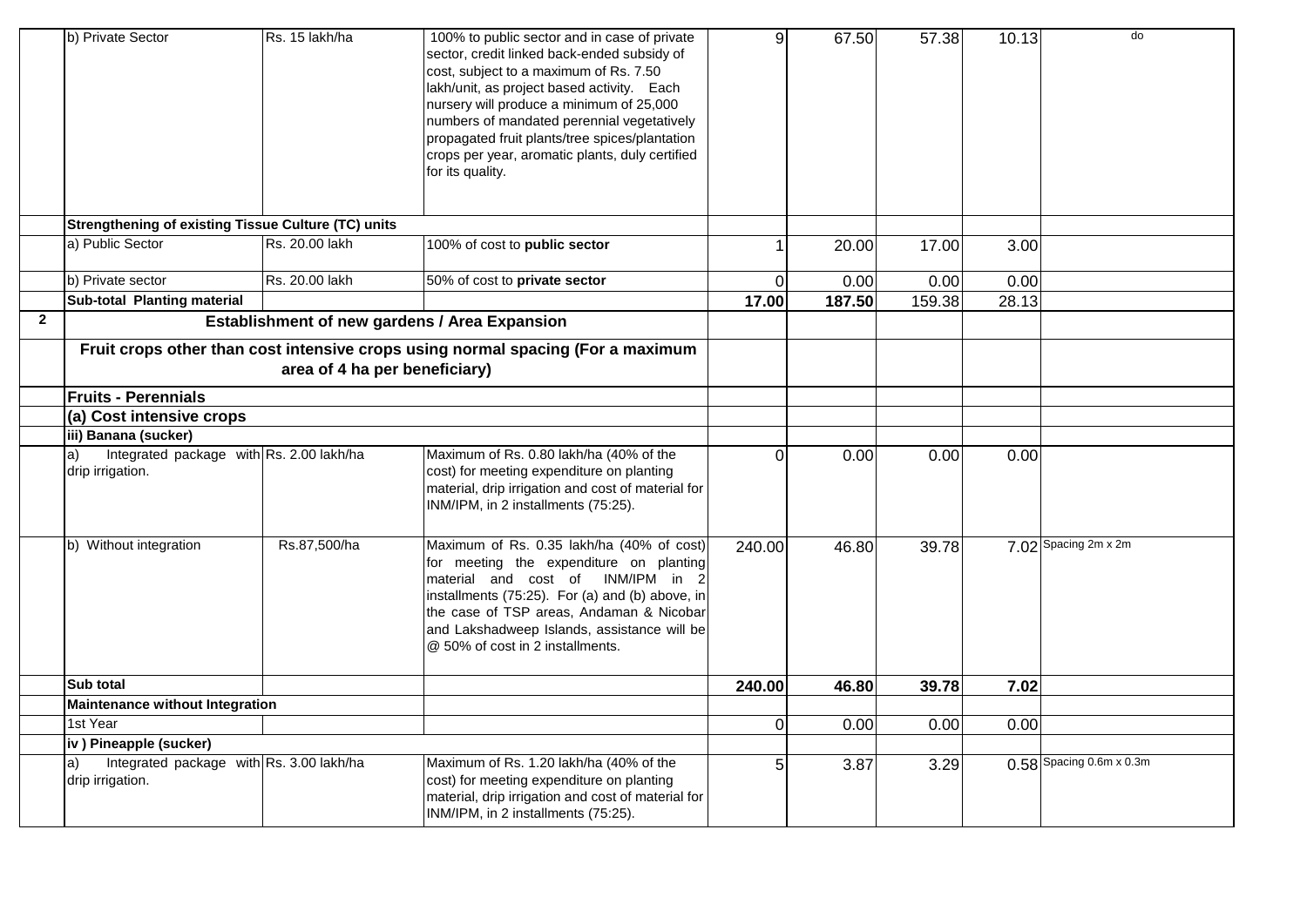| b) Without integration                                                            | Rs.87,500/ha      | Maximum of Rs. 0.35 lakh/ha (40% of cost)<br>for meeting the expenditure on planting<br>material and cost of INM/IPM in 2<br>installments (75:25).<br>For (a) and (b) above, in the case of TSP<br>areas, Andaman & Nicobar and Lakshadweep<br>Islands, assistance will be @ 50% of cost in 2<br>installments (75:25).           | 135      | 63.99  | 54.39  |       | 9.60 Spacing 0.6m x 0.3m  |
|-----------------------------------------------------------------------------------|-------------------|----------------------------------------------------------------------------------------------------------------------------------------------------------------------------------------------------------------------------------------------------------------------------------------------------------------------------------|----------|--------|--------|-------|---------------------------|
| Sub total                                                                         |                   |                                                                                                                                                                                                                                                                                                                                  | 140.00   | 67.86  | 57.68  | 10.18 |                           |
| Maintenance without Integration                                                   |                   |                                                                                                                                                                                                                                                                                                                                  |          |        |        |       |                           |
| 1st Year                                                                          |                   |                                                                                                                                                                                                                                                                                                                                  | 0        | 0.00   | 0.00   | 0.00  |                           |
| v) Banana (TC)                                                                    |                   |                                                                                                                                                                                                                                                                                                                                  |          |        |        |       |                           |
| Integrated package with<br>la)<br>drip irrigation.                                | Rs. 3.00 lakh/ha  | Maximum of Rs. 1.20 lakh/ha (40 % of cost)<br>for meeting the expenditure on planting<br>material and cost of material for drip system,<br>INM/IPM etc., in 2 installments (75:25).                                                                                                                                              | 40       | 19.30  | 16.40  |       | 2.89 Spacing 1.8m x 1.8m  |
| b) Without integration                                                            | Rs. 1.25 lakh/ha. | Max. of Rs. 0.50 lakh per ha, (40% of cost) for<br>meeting the expenditure on planting material<br>and cost of INM/IPM in 2 installments<br>(75:25).<br>For (a) and (b) above, in the case of TSP<br>areas, Andaman & Nicobar and Lakshadweep<br>Islands, assistance will be @ 50% of cost in<br>2 installments (75:25).         | 550      | 169.06 | 143.70 |       | 25.36 Spacing 1.8m x 1.8m |
| <b>Sub total</b>                                                                  |                   |                                                                                                                                                                                                                                                                                                                                  | 590.00   | 188.36 | 160.10 | 28.25 |                           |
| Maintenance without Integration                                                   |                   |                                                                                                                                                                                                                                                                                                                                  |          |        |        |       |                           |
| 1st Year                                                                          |                   |                                                                                                                                                                                                                                                                                                                                  | 500      | 52.00  | 44.20  | 7.80  |                           |
| <b>Sub total maintenance</b>                                                      |                   |                                                                                                                                                                                                                                                                                                                                  | 500.00   | 52.00  | 44.20  | 7.80  |                           |
| vii) Papaya                                                                       |                   |                                                                                                                                                                                                                                                                                                                                  |          |        |        |       |                           |
| a) Integrated package with<br>drip irrigation.                                    | Rs. 2.00 lakh/ha. | Maximum of Rs. 0.80 lakh/ha (40% of the<br>cost) for meeting expenditure on planting<br>material, drip irrigation and cost of material for<br>INM/IPM, in 2 installments (75:25).                                                                                                                                                | 20       | 12.00  | 10.20  | 1.80  |                           |
| b) Without integration                                                            | Rs. 60,000/ha     | Maximum of Rs. 0.30 lakh/ha (50 % of cost)<br>for meeting the expenditure on planting<br>material and cost of INM/IPM in 2 installments<br>(75:25).<br>For (a) and (b) above, in the case of NE and<br>Himalayan States, TSP areas, Andaman &<br>Lakshadweep<br>Nicobar and<br>Islands,<br>assistance will be @ 50% of cost in 2 | 75       | 17.34  | 14.74  | 2.60  |                           |
|                                                                                   |                   | installments (75:25).                                                                                                                                                                                                                                                                                                            |          |        |        |       |                           |
| Sub total                                                                         |                   |                                                                                                                                                                                                                                                                                                                                  | 95.00    | 29.34  | 24.94  | 4.40  |                           |
| Maintenance without Integration                                                   |                   |                                                                                                                                                                                                                                                                                                                                  |          |        |        |       |                           |
| 1st Year                                                                          |                   |                                                                                                                                                                                                                                                                                                                                  | $\Omega$ | 0.00   | 0.00   | 0.00  |                           |
| ix) High density planting (mango, guava, litchi, pomegranate, apple, citrus etc). |                   |                                                                                                                                                                                                                                                                                                                                  |          |        |        |       |                           |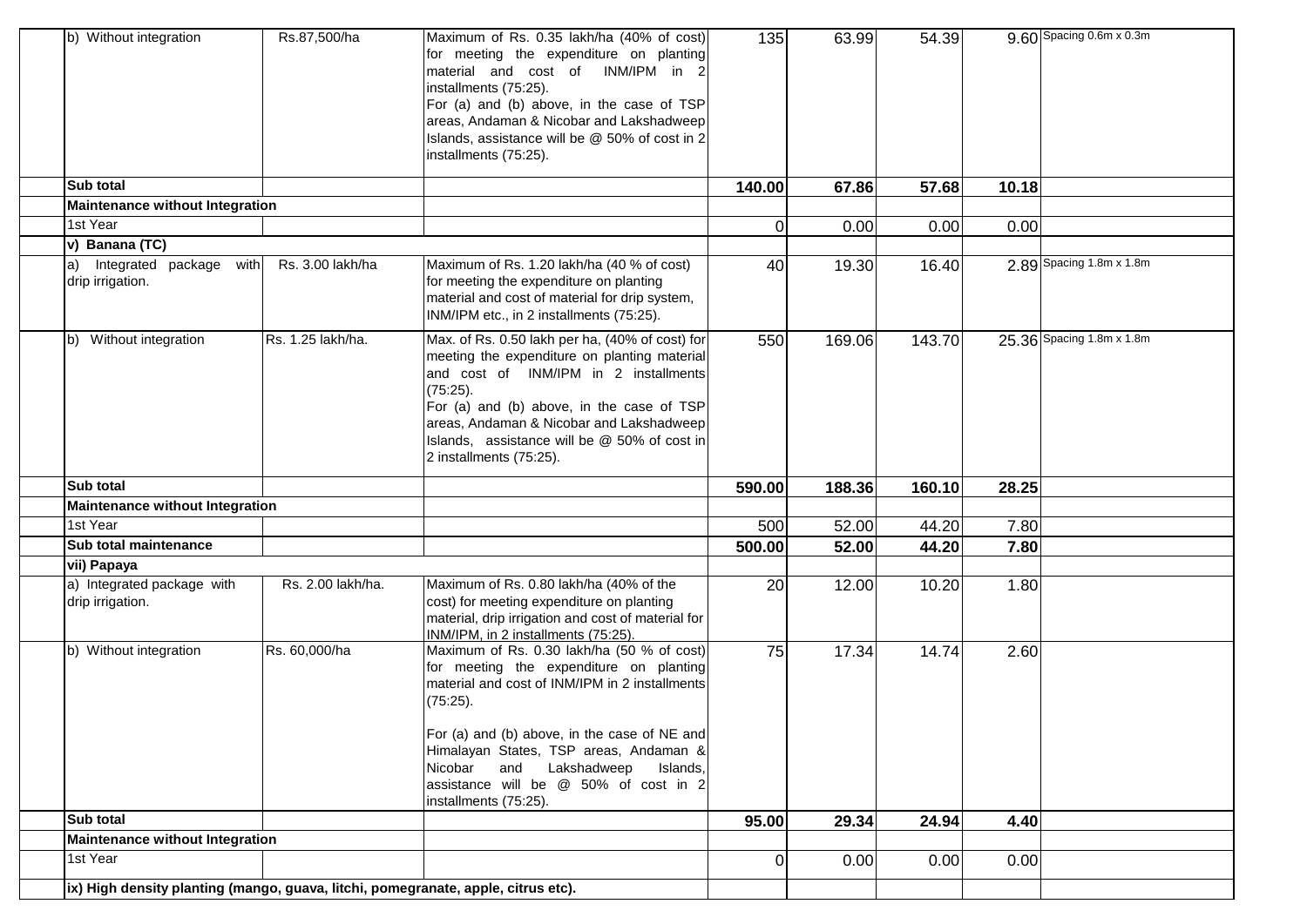| a) Integrated package with drip<br>irrigation - Mango                    | Rs. 1.50 lakh /ha | Maximum of Rs. 0.60 lakh per ha. (40% of<br>cost) for meeting the expenditure on planting<br>material, cost of drip system, INM/IPM,<br>canopy management etc., in 3 installments of<br>60:20:20 subject to survival rate of 75% in<br>2nd year and 90% in 3 <sup>rd</sup> year).                                                                                                                       | 0           | 0.00  | 0.00  | 0.00  |                               |
|--------------------------------------------------------------------------|-------------------|---------------------------------------------------------------------------------------------------------------------------------------------------------------------------------------------------------------------------------------------------------------------------------------------------------------------------------------------------------------------------------------------------------|-------------|-------|-------|-------|-------------------------------|
| a) Integrated package with drip Rs. 1.00 lakh/ha.<br>irrigation - Citrus |                   | Maximum of Rs. 0.60 lakh per ha. (40% of<br>cost) for meeting the expenditure on planting<br>material, cost of drip system, INM/IPM,<br>canopy management etc., in 3 installments of<br>60:20:20 subject to survival rate of 75% in<br>2nd year and 90% in 3 <sup>rd</sup> year).                                                                                                                       | 50          | 10.67 | 9.07  |       | 1.60 Spacing $4m \times 4.5m$ |
| Sub total Integrated                                                     |                   |                                                                                                                                                                                                                                                                                                                                                                                                         | 50.00       | 10.67 | 9.07  | 1.60  |                               |
| b) Without Integration - Mango                                           | Rs. 1.00 lakh/ha. | Maximum of Rs. 0.40 lakh/ha (40% of the<br>cost) for meeting the expenditure on planting<br>material and cost of INM/IPM in 3<br>installments (60:20:20).<br>For (a) and (b) above, in the case of TSP<br>areas, Andaman & Nicobar and Lakshadweep<br>Islands, assistance will be @ 50% of cost in 3<br>installments of 60:20:20 subject to survival<br>rate of 75% in 2nd year and 90% in 3rd year)    | 455         | 55.97 | 47.57 |       | 8.39 Spacing 5m x 5m          |
| b) Without Integration - Citrus                                          | Rs. 1.00 lakh/ha. | Maximum of Rs. 0.40 lakh/ha (40% of the<br>cost) for meeting the expenditure on planting<br>material and cost of<br>INM/IPM in 3<br>installments (60:20:20).<br>For (a) and (b) above, in the case of TSP<br>areas, Andaman & Nicobar and Lakshadweep<br>Islands, assistance will be @ 50% of cost in 3<br>installments of 60:20:20 subject to survival<br>rate of 75% in 2nd year and 90% in 3rd year) | 200         | 32.99 | 28.04 |       | 4.95 Spacing $4m \times 4.5m$ |
| b) Without Integration - Citrus Rs. 1.00 lakh/ha.<br>(Mandarian Orange)  |                   | Maximum of Rs. 0.40 lakh/ha (40% of the<br>cost) for meeting the expenditure on planting<br>INM/IPM in 3<br>material and cost of<br>installments (60:20:20).<br>For (a) and (b) above, in the case of TSP<br>areas, Andaman & Nicobar and Lakshadweep<br>Islands, assistance will be @ 50% of cost in 3<br>installments of 60:20:20 subject to survival<br>rate of 75% in 2nd year and 90% in 3rd year) | 50          | 6.00  | 5.10  |       | $0.90$ Spacing 4m x 4.5m      |
| Sub total without Integrated                                             |                   |                                                                                                                                                                                                                                                                                                                                                                                                         | 705.00      | 94.95 | 80.71 | 14.24 |                               |
| <b>Maintenance without Integration</b>                                   |                   |                                                                                                                                                                                                                                                                                                                                                                                                         |             |       |       |       |                               |
| 1st Year                                                                 |                   |                                                                                                                                                                                                                                                                                                                                                                                                         | $\pmb{0}$   | 0.00  | 0.00  | 0.00  |                               |
| 2nd Year                                                                 |                   |                                                                                                                                                                                                                                                                                                                                                                                                         | $\mathbf 0$ | 0.00  | 0.00  | 0.00  |                               |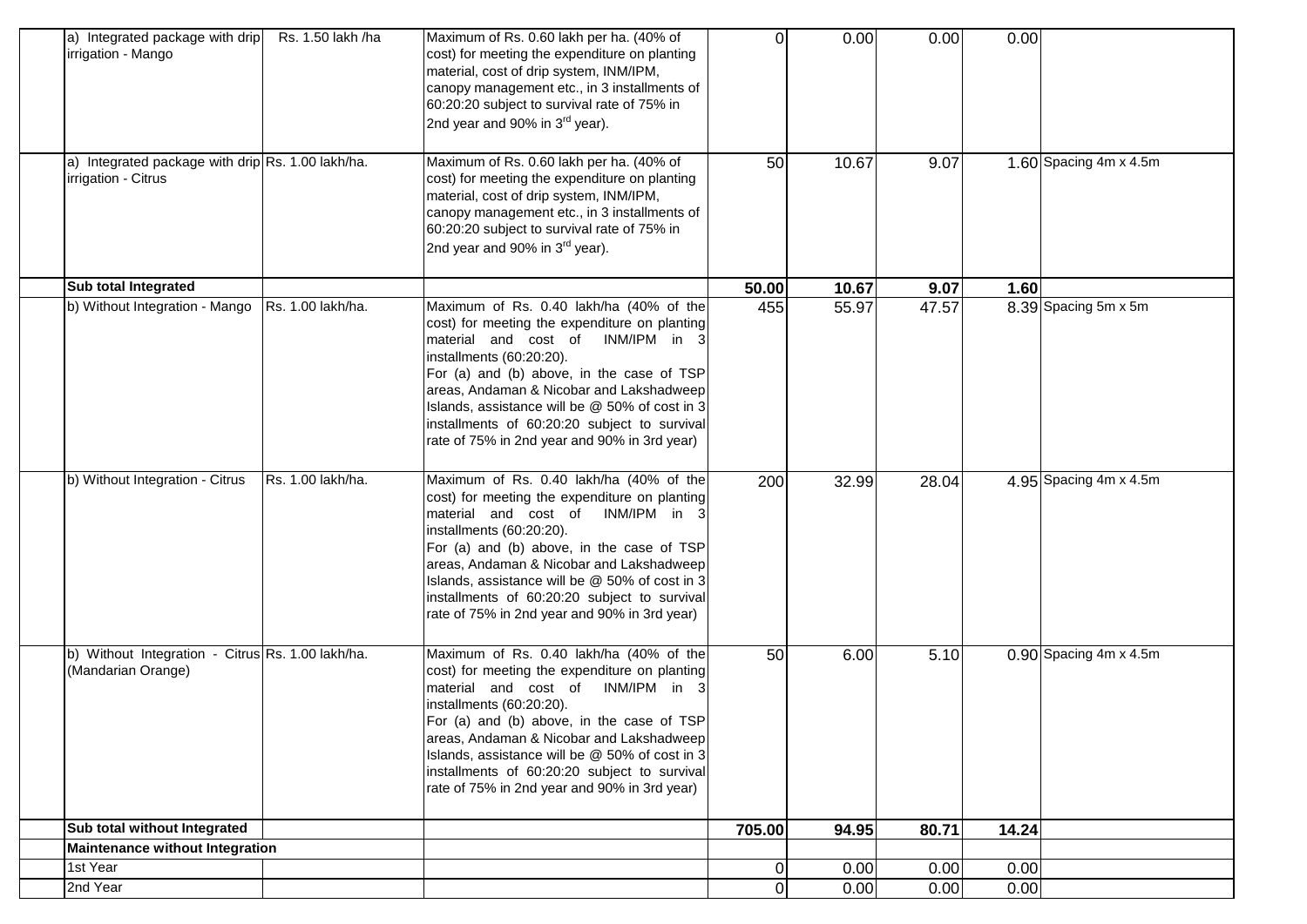|                |                                                                | (b) Fruit crops other than cost intensive crops using normal spacing |                                                                                                                                                                                                                                                                                                                                                |                 |        |        |       |  |
|----------------|----------------------------------------------------------------|----------------------------------------------------------------------|------------------------------------------------------------------------------------------------------------------------------------------------------------------------------------------------------------------------------------------------------------------------------------------------------------------------------------------------|-----------------|--------|--------|-------|--|
|                | a) Integrated package with drip Rs. 1.00 lakh/ha<br>irrigation |                                                                      | Maximum of Rs. 0.40 lakh/ ha. (40% of cost)<br>for meeting the expenditure on planting<br>material, cost of drip system, INM/IPM,<br>canopy management etc in 3 installments of<br>60:20:20 subject to survival rate of 75% in<br>2nd year & 90% in 3rd year for perennial<br>crops and for non perennial crops in 2<br>installments of 75:25. | $\Omega$        | 0.00   | 0.00   | 0.00  |  |
|                | b) Without Integration                                         | Rs. 60,000/ha                                                        | Maximum of Rs. 0.30 lakh/ha (50 % of cost)<br>for meeting the expenditure on planting<br>material and cost of INM/IPM in 3 installments<br>of 60:20:20.                                                                                                                                                                                        | $\Omega$        | 0.00   | 0.00   | 0.00  |  |
|                | Mango (10m x 10m)                                              |                                                                      |                                                                                                                                                                                                                                                                                                                                                | 330             | 25.25  | 21.46  | 3.79  |  |
|                | Guava (10m x 10m)                                              |                                                                      |                                                                                                                                                                                                                                                                                                                                                | 215             | 24.73  | 21.02  | 3.71  |  |
|                | Litchi (10m x 10m)                                             |                                                                      |                                                                                                                                                                                                                                                                                                                                                | 130             | 10.92  | 9.28   | 1.64  |  |
|                | Sub total without Integrated                                   |                                                                      |                                                                                                                                                                                                                                                                                                                                                | 675.00          | 60.89  | 51.76  | 9.13  |  |
|                | Maintenance without Integration (Il Year)                      |                                                                      |                                                                                                                                                                                                                                                                                                                                                |                 |        |        |       |  |
|                | Mango                                                          |                                                                      |                                                                                                                                                                                                                                                                                                                                                | 500             | 16.50  | 14.03  | 2.48  |  |
|                | Litchi                                                         |                                                                      |                                                                                                                                                                                                                                                                                                                                                | 25              | 0.88   | 0.75   | 0.13  |  |
|                | Guava                                                          |                                                                      |                                                                                                                                                                                                                                                                                                                                                | 150             | 4.94   | 4.20   | 0.74  |  |
|                | Citrus                                                         |                                                                      |                                                                                                                                                                                                                                                                                                                                                | $\overline{30}$ | 1.50   | 1.28   | 0.23  |  |
|                | Sub total maintenance (IInd year)                              |                                                                      |                                                                                                                                                                                                                                                                                                                                                | 705.00          | 23.82  | 20.25  | 3.57  |  |
|                | <b>Maintenance without Integration (III Year)</b>              |                                                                      |                                                                                                                                                                                                                                                                                                                                                |                 |        |        |       |  |
|                | Mango                                                          |                                                                      |                                                                                                                                                                                                                                                                                                                                                | 650             | 21.45  | 18.23  | 3.22  |  |
|                | Litchi                                                         |                                                                      |                                                                                                                                                                                                                                                                                                                                                | 60              | 2.12   | 1.80   | 0.32  |  |
|                | Guava                                                          |                                                                      |                                                                                                                                                                                                                                                                                                                                                | 120             | 3.95   | 3.36   | 0.59  |  |
|                | Citrus                                                         |                                                                      |                                                                                                                                                                                                                                                                                                                                                | 40              | 2.00   | 1.70   | 0.30  |  |
|                | Sub total maintenance (Illrd year)                             |                                                                      |                                                                                                                                                                                                                                                                                                                                                | 870.00          | 29.52  | 25.09  | 4.43  |  |
| 3              | Flowers (For a maximum of 2 ha per beneficiary)                |                                                                      |                                                                                                                                                                                                                                                                                                                                                |                 |        |        |       |  |
|                | <b>Cut flowers</b>                                             |                                                                      |                                                                                                                                                                                                                                                                                                                                                |                 |        |        |       |  |
|                | <b>Small &amp; Marginal Farmers</b>                            | Rs. 1.00 lakh/ha                                                     | 40% of cost                                                                                                                                                                                                                                                                                                                                    | 163.0           | 65.20  | 55.42  | 9.78  |  |
|                | Other farmers                                                  | do                                                                   | 25% of the cost                                                                                                                                                                                                                                                                                                                                | 0.0             | 0.00   | 0.00   | 0.00  |  |
|                | <b>Bulbulous flowers</b>                                       |                                                                      |                                                                                                                                                                                                                                                                                                                                                |                 |        |        |       |  |
|                | <b>Small &amp; Marginal Farmers</b>                            | Rs. 1.50 lakh/ha                                                     | 40 % of the cost                                                                                                                                                                                                                                                                                                                               | 310.0           | 186.00 | 158.10 | 27.90 |  |
|                | Other farmers                                                  | do                                                                   | $25%$ of cost                                                                                                                                                                                                                                                                                                                                  | 0.0             | 0.00   | 0.00   | 0.00  |  |
|                | <b>Loose Flowers</b>                                           |                                                                      |                                                                                                                                                                                                                                                                                                                                                |                 |        |        |       |  |
|                | <b>Small &amp; Marginal Farmers</b>                            | Rs. 40,000/ha                                                        | 40% of cost                                                                                                                                                                                                                                                                                                                                    | 310.0           | 49.60  | 42.16  | 7.44  |  |
|                | Other farmers                                                  | do                                                                   | 25% of cost                                                                                                                                                                                                                                                                                                                                    | 0.0             | 0.00   | 0.00   | 0.00  |  |
|                | <b>Sub-total flowers</b>                                       |                                                                      |                                                                                                                                                                                                                                                                                                                                                | 783.0           | 300.80 | 255.68 | 45.12 |  |
| $\overline{4}$ | Spices (For a maximum area of 4 ha per beneficiary)            |                                                                      |                                                                                                                                                                                                                                                                                                                                                |                 |        |        |       |  |
|                |                                                                |                                                                      |                                                                                                                                                                                                                                                                                                                                                |                 |        |        |       |  |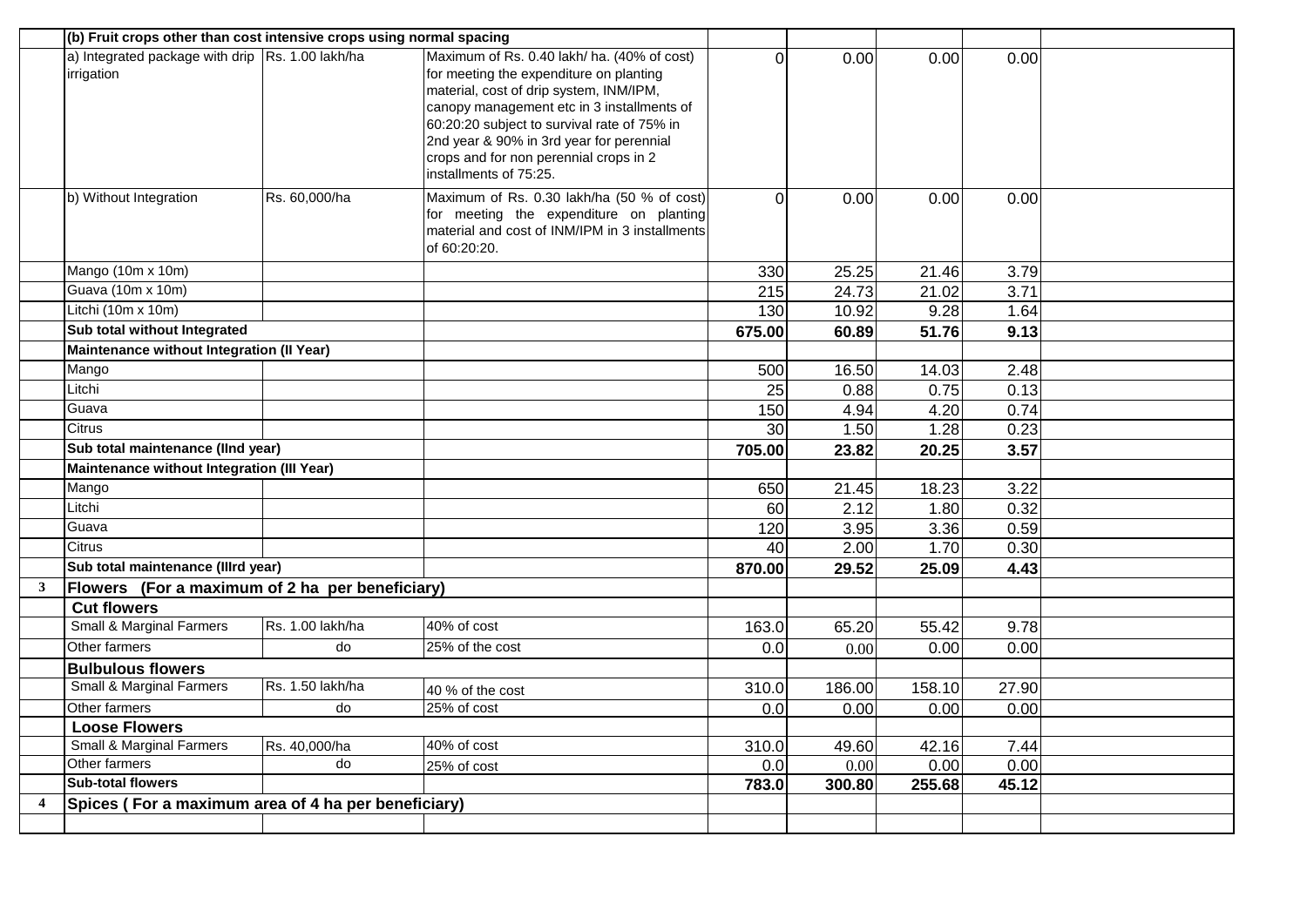| Seed spice and Rhizomatic<br>spices                           | Rs.30,000/ha         | Maximum of Rs. 12,000/- per ha. (40% of<br>cost) for meeting the expenditure on planting<br>material and cost of material for INM/IPM etc).                                                                                                                                                                                                                                                                                                         | 444            | 53.28  | 45.29  | 7.99   |  |
|---------------------------------------------------------------|----------------------|-----------------------------------------------------------------------------------------------------------------------------------------------------------------------------------------------------------------------------------------------------------------------------------------------------------------------------------------------------------------------------------------------------------------------------------------------------|----------------|--------|--------|--------|--|
| <b>Perennial spices</b><br>(black pepper)                     | Rs. 50,000/ha        | Maximum of Rs. 20,000/- per ha (@40% of<br>cost) for meeting the expenditure on planting<br>material and cost of material for INM/IPM etc.<br>For (i) and (ii) above, in the case of TSP<br>areas, Andaman and Lakshadweep Islands,<br>assistance will be @ 50% of cost.                                                                                                                                                                            | $\overline{0}$ | 0.00   | 0.00   | 0.00   |  |
| Sub-total spices                                              |                      |                                                                                                                                                                                                                                                                                                                                                                                                                                                     | 444            | 53.28  | 45.29  | 7.99   |  |
| Plantation crops (For a maximum area of 4 ha per beneficiary) |                      |                                                                                                                                                                                                                                                                                                                                                                                                                                                     |                |        |        |        |  |
| <b>Cashew</b>                                                 |                      |                                                                                                                                                                                                                                                                                                                                                                                                                                                     |                |        |        |        |  |
| a) Integrated package with<br>drip irrigation                 | Rs. 1.00 lakh/ha     | Rs. 0.40 lakh per ha (40% of cost) for meeting<br>the expenditure on planting material and cost<br>of material for drip system, INM/IPM etc) in 3<br>installments of 60:20:20 subject to survival<br>rate of 50% in second year and 90% in third<br>year.                                                                                                                                                                                           |                | 0.00   | 0.00   | 0.00   |  |
| b) Without integration                                        | Rs. 50,000/ha        | Rs.0.20 lakh per ha (40 % of cost) for<br>meeting the expenditure on planting material<br>and cost of material for INM/IPM in 3<br>installments of 60:20:20 subject to survival<br>rate of 75% in second year and 90% in third<br>year for a maximum area of 4 ha per<br>beneficiary.<br>For (a) and<br>(b) above, in the case of TSP areas,<br>Andaman & Nicobar and Lakshadweep<br>Islands assistance will be @ 50% of cost in 3<br>installments. | 50             | 6.00   | 5.10   | 0.90   |  |
| <b>Sub-total</b>                                              |                      |                                                                                                                                                                                                                                                                                                                                                                                                                                                     | 50             | 6.00   | 5.10   | 0.90   |  |
| <b>Grand Total Area Expansion</b>                             |                      |                                                                                                                                                                                                                                                                                                                                                                                                                                                     | 3772.00        | 858.95 | 730.11 | 128.84 |  |
| <b>Grand Total Maintenance</b>                                |                      |                                                                                                                                                                                                                                                                                                                                                                                                                                                     | 2075.00        | 105.34 | 89.54  | 15.80  |  |
| <b>Mushrooms</b>                                              |                      |                                                                                                                                                                                                                                                                                                                                                                                                                                                     |                |        |        |        |  |
| <b>Production unit</b>                                        |                      |                                                                                                                                                                                                                                                                                                                                                                                                                                                     |                |        |        |        |  |
| <b>Public Sector</b>                                          | Rs. 20.00 lakh/ unit | 100% of the cost.                                                                                                                                                                                                                                                                                                                                                                                                                                   |                | 0.00   | 0.00   | 0.00   |  |
| <b>Private Sector</b>                                         | Rs. 20.00 lakh/ unit | 40% of cost for private sector, for meeting the<br>expenditure on infrastructure, as credit linked<br>back ended subsidy.                                                                                                                                                                                                                                                                                                                           | 2.0            | 16.00  | 13.60  | 2.40   |  |
| Spawn making unit                                             |                      |                                                                                                                                                                                                                                                                                                                                                                                                                                                     |                |        |        |        |  |
| Public Sector                                                 | Rs. 15 lakh/ unit    | 100% of the cost.                                                                                                                                                                                                                                                                                                                                                                                                                                   |                | 0.00   | 0.00   | 0.00   |  |
| <b>Private Sector</b>                                         | Rs. 15 lakh/ unit    | 40% of cost for private sector, for meeting the<br>expenditure on infrastructure, as credit linked<br>back ended subsidy.                                                                                                                                                                                                                                                                                                                           | 2.0            | 12.00  | 10.20  | 1.80   |  |
| <b>Compost making unit</b>                                    |                      |                                                                                                                                                                                                                                                                                                                                                                                                                                                     |                |        |        |        |  |
| Public Sector                                                 | Rs. 20.00 lakh/ unit | 100% of the cost.                                                                                                                                                                                                                                                                                                                                                                                                                                   |                | 0.00   | 0.00   | 0.00   |  |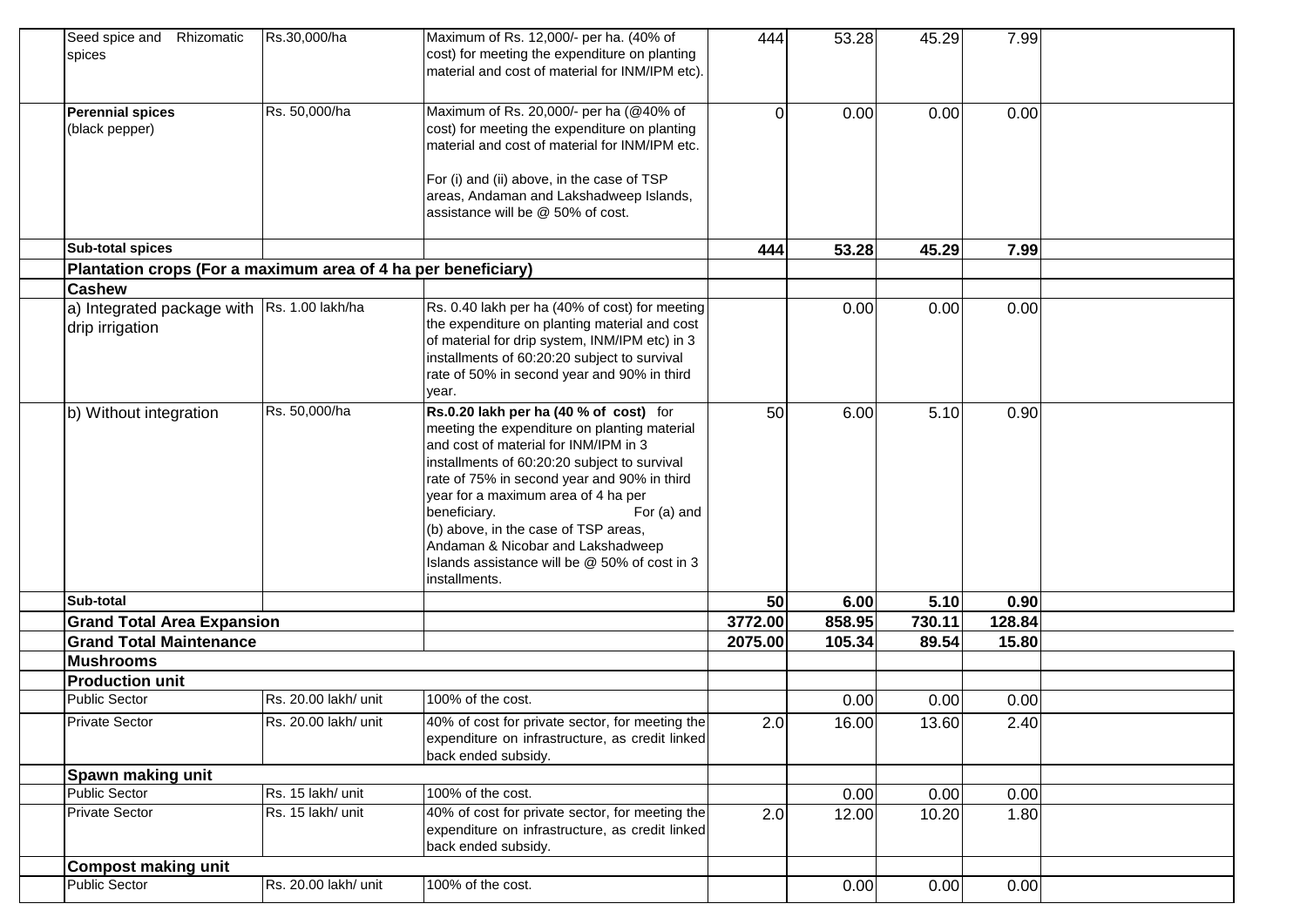|   | <b>Private Sector</b>                                                                  | Rs. 20.00 lakh/ unit             | 40% of cost for private sector, for meeting the<br>expenditure on infrastructure, as credit linked<br>back ended subsidy. | 1.0  | 8.00   | 6.80   | 1.20  |                                                                                                                |
|---|----------------------------------------------------------------------------------------|----------------------------------|---------------------------------------------------------------------------------------------------------------------------|------|--------|--------|-------|----------------------------------------------------------------------------------------------------------------|
|   | <b>Sub-total mushrooms</b>                                                             |                                  |                                                                                                                           | 5.00 | 36.00  | 30.60  | 5.40  |                                                                                                                |
| 5 | Rejuvenation/replacement of<br>senile plantation including<br>Canopy management. Mango | Rs. 40,000/ha                    | 50% of the total cost subject to a maximum of<br>Rs. 20,000/ha limited to two ha per<br>beneficiary.                      | 758  | 151.60 | 128.86 |       | 22.74 To be implemented as per guidelines<br>circulated                                                        |
|   | Sub-total                                                                              |                                  |                                                                                                                           | 758  | 151.60 | 128.86 | 22.74 |                                                                                                                |
|   | <b>Creation of Water resources</b>                                                     |                                  |                                                                                                                           |      |        |        |       |                                                                                                                |
|   | <b>Community tanks</b>                                                                 |                                  |                                                                                                                           |      |        |        |       |                                                                                                                |
|   | lining - (10 ha. of command area, with pond size of 100m x 100m x 3m) -                |                                  | i) Community tanks/on farm ponds/on farm water reservoirs with use of plastic/RCC                                         |      |        |        |       |                                                                                                                |
|   |                                                                                        |                                  | Community tanks/on farm ponds/on farm water reservoirs with use of plastic/RCC                                            |      |        |        |       |                                                                                                                |
|   | lining                                                                                 |                                  |                                                                                                                           |      |        |        |       |                                                                                                                |
|   | Plain areas                                                                            | Rs. 20.00 lakh in plain<br>areas | 100% of cost for 10 ha command                                                                                            | 11   | 220.0  | 187.0  | 33.0  |                                                                                                                |
|   | Hilly areas.                                                                           | areas.                           | Rs. 25 lakh/ unit for Hilly 100% of cost for 10 ha command                                                                |      | 0.00   | 0.00   | 0.00  |                                                                                                                |
|   |                                                                                        |                                  | ii) Water harvesting system for individuals- for storage of water in 20mx20mx3m                                           |      |        |        |       |                                                                                                                |
|   | Plain areas                                                                            | areas and                        | Rs. 1.50 lakh/unit in plain 50% of cost. Maintenance to be ensured by<br>the beneficiary.                                 | 68   | 51.0   | 43.4   | 7.7   |                                                                                                                |
|   | Sub-total                                                                              |                                  |                                                                                                                           | 79   | 271.00 | 230.35 | 40.65 |                                                                                                                |
| 5 |                                                                                        | <b>Protected cultivation</b>     |                                                                                                                           |      |        |        |       |                                                                                                                |
|   | a) Green House structure                                                               |                                  |                                                                                                                           |      |        |        |       |                                                                                                                |
|   | Fan & Pad system                                                                       | area 500 Sq. m)                  | $\textsf{Rs.}$ 1650/Sq.m (up to 50% of cost for a maximum area of 4000 sq.<br>m per beneficiary.                          | 0.10 | 8.25   | 7.01   |       | 1.24 Minutes of SLEC meeting to be<br>submitted along with details of<br>beneficiareis,<br>locaiton,<br>etc to |
|   | (b) Naturally ventilated system                                                        |                                  |                                                                                                                           |      |        |        |       |                                                                                                                |
|   | (i) Tubular structur                                                                   | Rs.1060/Sq.m                     | 50% of the cost limited to 4000 Sq.m per<br>beneficiary.                                                                  | 4.49 | 237.97 | 202.27 | 35.70 |                                                                                                                |
|   | iii) Bamboo structure                                                                  | Rs. 450/Sq. m                    | 50% of the cost limited to 20 units (each unit<br>should not exceed 200 Sqm per beneficiary.                              | 2.60 | 58.50  | 49.73  | 8.78  |                                                                                                                |
|   | c) Plastic Mulching                                                                    |                                  |                                                                                                                           |      |        |        |       |                                                                                                                |
|   | <b>Plastic Mulching</b>                                                                | Rs. 32,000/ha                    | 50% of the total cost limited to 2 ha per<br>beneficiary.                                                                 | 50   | 8.00   | 6.80   | 1.20  |                                                                                                                |
|   | <b>Plastic Mulching</b>                                                                | Rs. 36,800/ha for hilly<br>areas | 50% of the total cost limited to 2 ha per<br>beneficiary.                                                                 |      | 0.00   | 0.00   | 0.00  |                                                                                                                |
|   | d) Shade Net House                                                                     |                                  |                                                                                                                           |      |        |        |       |                                                                                                                |
|   | i) Tubular structure                                                                   | Rs. 710/Sq.m                     | 50% of cost limited to 4000 Sq.m per<br>beneficiarv.                                                                      | 3.10 | 110.05 | 93.54  | 16.51 |                                                                                                                |
|   | iii) Bamboo structure                                                                  | Rs.360/Sq.m                      | 50% of cost limited to 20 units (each unit not<br>to exceed<br>200 sq. m) per<br>beneficiary.                             | 3.60 | 64.80  | 55.08  | 9.72  |                                                                                                                |
|   | iii) Bamboo structure                                                                  | Rs. 414/Sq. m for hilly<br>areas | 50% of cost limited to 20 units (each unit not<br>to exceed<br>200 sq. m) per<br>beneficiary.                             |      | 0.00   | 0.00   | 0.00  |                                                                                                                |
|   | <b>Plastic Tunnels</b>                                                                 | Rs. 60/Sq.m                      | 50% of cost limited 1000 sq. m per<br>beneficiary.                                                                        | 1.45 | 4.35   | 3.70   | 0.65  |                                                                                                                |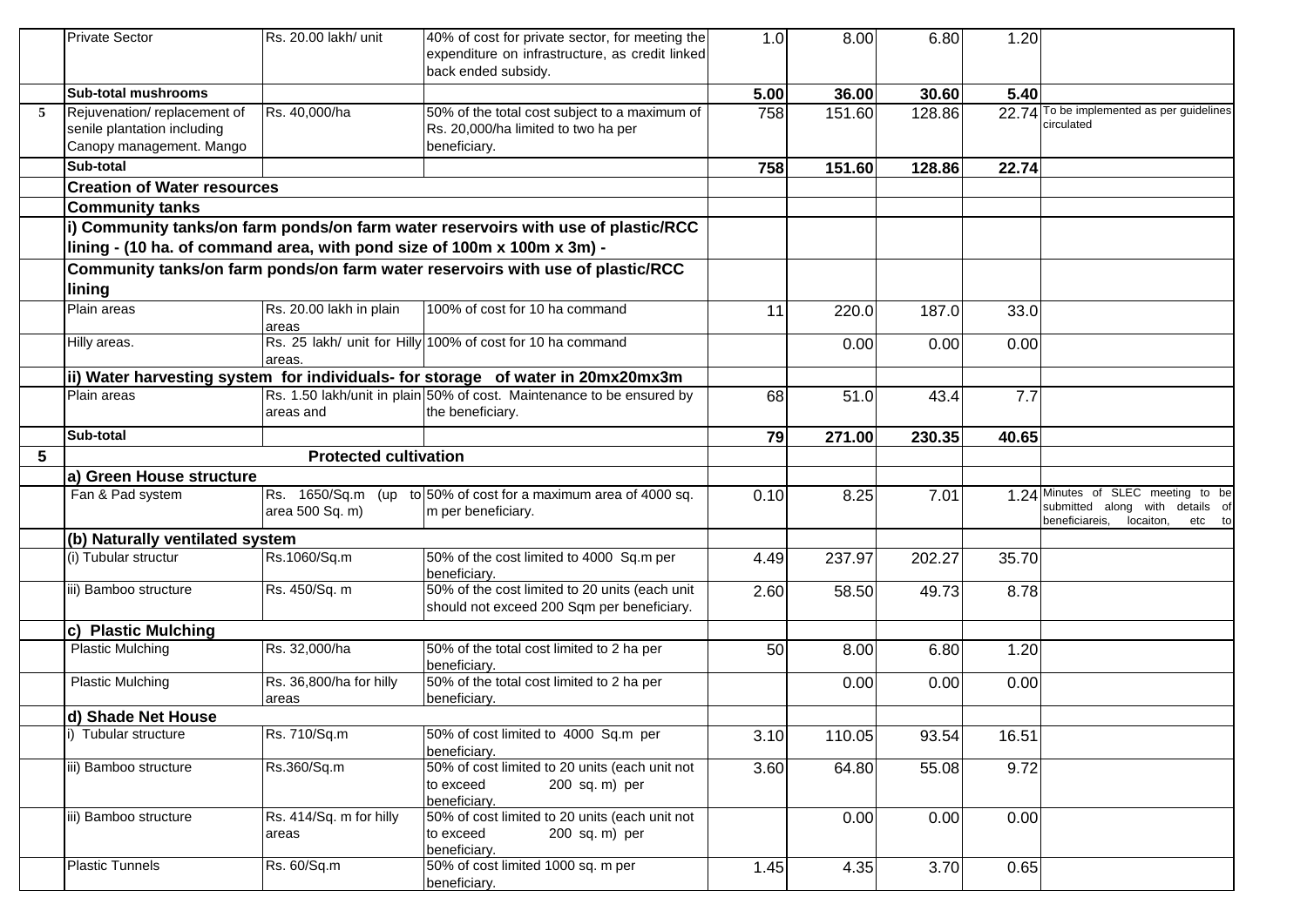|    | e) Anti Bird/Anti Hail Nets                                                                                  | Rs.35/- per Sq.m                                              | 50% of cost limited to 5000 Sq.m per<br>beneficiary.                                                                                                                                                                                                                                          | 5      | 8.75   | 7.44   | 1.31   |                                                                                                               |
|----|--------------------------------------------------------------------------------------------------------------|---------------------------------------------------------------|-----------------------------------------------------------------------------------------------------------------------------------------------------------------------------------------------------------------------------------------------------------------------------------------------|--------|--------|--------|--------|---------------------------------------------------------------------------------------------------------------|
|    | f) Cost of planting material &<br>cultivation of high value<br>vegetables grown in poly<br>house             | Rs.140/Sq. m                                                  | 50% of cost limited to 4000 Sq.m per<br>beneficiary.                                                                                                                                                                                                                                          | 5.45   | 38.15  | 32.43  | 5.72   |                                                                                                               |
|    | g) Cost of planting material &<br>cultivation of Orchid &<br>Anthurium under poly<br>house/shade net house.  | Rs. 700/Sq.m                                                  | 50% of cost limited to 4000 Sq. m per<br>beneficiary.                                                                                                                                                                                                                                         | 0.45   | 15.75  | 13.39  | 2.36   |                                                                                                               |
|    | h) Cost of planting material &<br>cultivation of Carnation &<br>Gerbera under poly<br>house/shade net house. | Rs. 610/Sq.m                                                  | 50% of cost limited to 4000 Sq. m per<br>beneficiary.                                                                                                                                                                                                                                         | 3.65   | 111.33 | 94.63  | 16.70  |                                                                                                               |
|    | i) Cost of planting material &<br>cultivation of Rose and lilum<br>under poly house/shade net<br>house       | Rs. 426/Sq.m                                                  | 50% of cost limited to 4000 Sq. m per<br>beneficiary.                                                                                                                                                                                                                                         | 0.60   | 12.78  | 10.86  | 1.92   |                                                                                                               |
|    | Sub-total protected cultivation                                                                              |                                                               |                                                                                                                                                                                                                                                                                               | 80.49  | 678.68 | 576.87 | 101.80 |                                                                                                               |
| 6  |                                                                                                              |                                                               | Promotion of Integrated Nutrient Management(INM)/ Integrated Pest Management                                                                                                                                                                                                                  |        |        |        |        |                                                                                                               |
|    | Promotion of IPM                                                                                             | Rs. 4000/ha                                                   | 30% of cost subject to a maximum of Rs<br>1200/ha limited to 4.00 ha/ beneficiary.                                                                                                                                                                                                            | 1000   | 12.00  | 10.20  |        | 1.80 To be need based and taken up after<br>identifying problem of pest / disease<br>and nutrient deficiency. |
|    | Sub-total INM / IPM                                                                                          |                                                               |                                                                                                                                                                                                                                                                                               | 1000   | 12.00  | 10.20  | 1.80   |                                                                                                               |
| -7 | <b>Adoption Organic Farming</b>                                                                              |                                                               |                                                                                                                                                                                                                                                                                               |        |        |        |        |                                                                                                               |
|    | iii) Vermi compost Units /organic input production unit                                                      |                                                               |                                                                                                                                                                                                                                                                                               |        |        |        |        |                                                                                                               |
|    | i) Vermi compost Units                                                                                       | Rs.1,00,000/ unit for<br>permanent structure and<br>Vermibed. | 50% of cost conforming to the size of the unit<br>of 30'x8'x2.5' dimension of permanent<br>Rs. 16,000/unit for HDPE structure to be administered on pro-rata basis.<br>50% of cost conforming to the size of 96 cft<br>(12'x4'x2') and IS 15907:2010 to be<br>administered on pro-rata basis. | 303    | 151.50 | 128.78 |        | 22.73 Designs para meter of HDPE beds<br>will conformer to BIS standards (IS<br>15907:2010)                   |
|    | ii) Vermibeds                                                                                                | do                                                            | do                                                                                                                                                                                                                                                                                            | 313    | 25.04  | 21.28  | 3.76   |                                                                                                               |
|    | Sub-total                                                                                                    |                                                               |                                                                                                                                                                                                                                                                                               | 616.00 | 176.54 | 150.06 | 26.48  |                                                                                                               |
|    | <b>Certification for Good</b><br>Agricultural Practices (GAP),<br>Including infrastructure                   | Rs. 10,000/ha                                                 | 50% of the cost for maximum of<br>4ha/beneficiary.                                                                                                                                                                                                                                            |        | 0.00   | 0.00   | 0.00   |                                                                                                               |
|    | <b>Centre of Excellence for</b><br><b>Horticulture</b>                                                       | Rs.1000.00 lakh/ centre                                       | 100% of cost to public sector. This can be<br>established through bi-lateral co-operation<br>also.                                                                                                                                                                                            | 1      | 900.00 | 765.00 | 135.00 |                                                                                                               |
| 9  | <b>Horticulture Mechanization</b>                                                                            |                                                               |                                                                                                                                                                                                                                                                                               |        |        |        |        |                                                                                                               |
|    | ii) Power Tiller                                                                                             |                                                               |                                                                                                                                                                                                                                                                                               |        |        |        |        |                                                                                                               |
|    | a) Power tiller (below 8 BHP)                                                                                | 1.00 lakh per unit                                            | Subject to a maximum of Rs.0.40 lakh/unit for<br>general category farmers, and in the case if<br>SC, ST, Small & Marginal farmers, women<br>farmers and beneficiaries in NE states,<br>subject of a maximum of Rs. 0.50 lakh/unit.                                                            | 0      | 0.00   | 0.00   | 0.00   |                                                                                                               |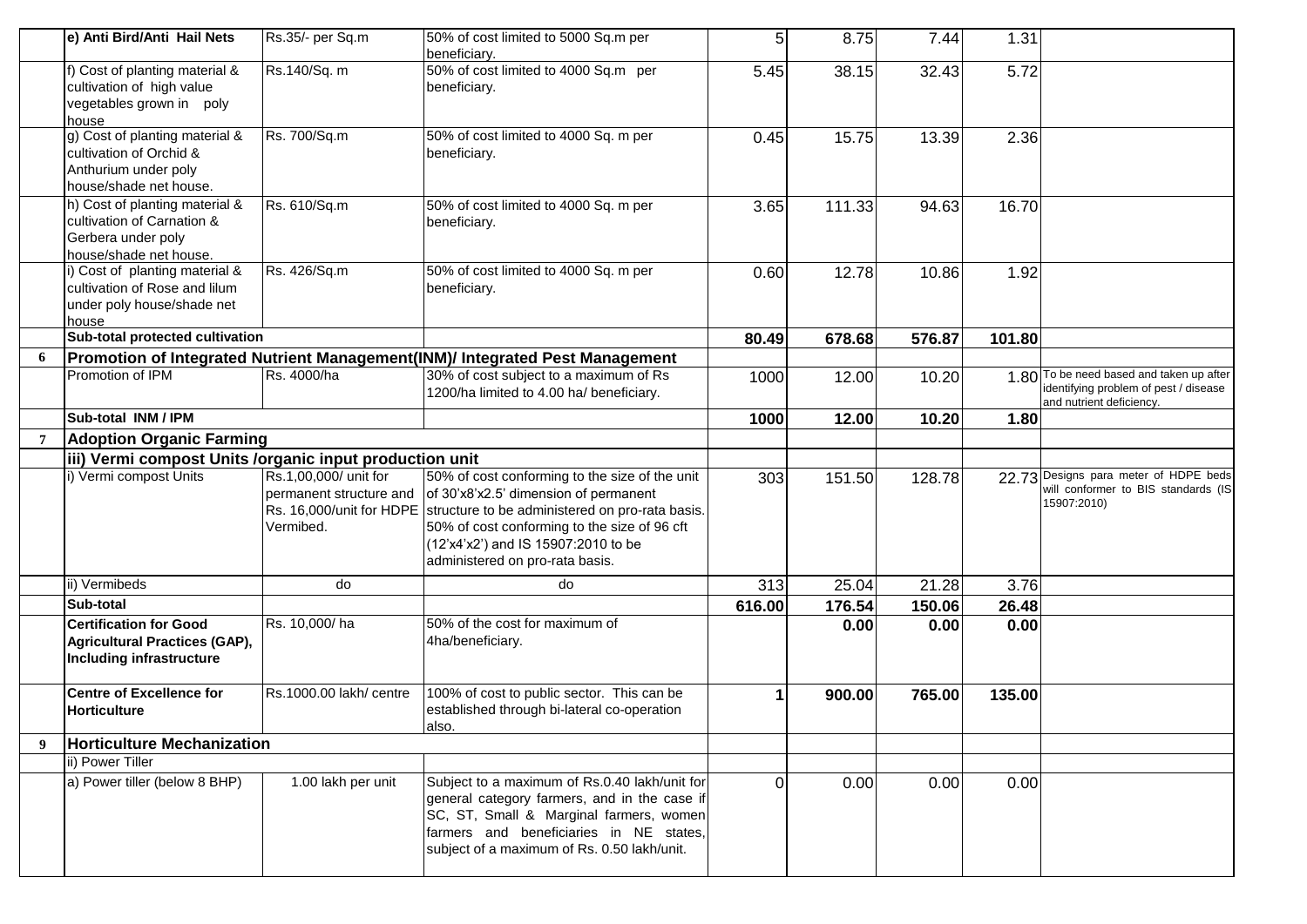|    | b) Power tiller (8 BHP & above)                                                                                                                                                 | 1.50 lakh per unit                                         | Subject to a maximum of Rs.0.60 lakh/unit for<br>general category farmers, and in the case if<br>SC, ST, Small & Marginal farmers, women<br>farmers and beneficiaries in NE states,<br>subject of a maximum of Rs. 0.75 lakh/unit. | 750            | 450.00 | 382.50 |       | 67.50 Minutes of SLEC meeting to be<br>submitted along with details of<br>beneficiareis, locaiton,<br>etc to<br>facilitate release of funds. |
|----|---------------------------------------------------------------------------------------------------------------------------------------------------------------------------------|------------------------------------------------------------|------------------------------------------------------------------------------------------------------------------------------------------------------------------------------------------------------------------------------------|----------------|--------|--------|-------|----------------------------------------------------------------------------------------------------------------------------------------------|
|    | Sub-total                                                                                                                                                                       |                                                            |                                                                                                                                                                                                                                    | 750            | 450.00 | 382.50 | 67.50 |                                                                                                                                              |
|    | <b>Technology Dissemination</b>                                                                                                                                                 | Rs. 25.00 lakh                                             | 75 % of cost in farmers' field and 100% of                                                                                                                                                                                         |                | 0.00   | 0.00   | 0.00  |                                                                                                                                              |
|    | through demonstration/ Front<br><b>Line Demonstration (FLD)</b>                                                                                                                 |                                                            | cost in farms belonging to Public Sector,<br>SAUs etc. No change                                                                                                                                                                   |                |        |        |       |                                                                                                                                              |
| 10 | Human Resource Development (HRD)                                                                                                                                                |                                                            |                                                                                                                                                                                                                                    |                |        |        |       |                                                                                                                                              |
|    |                                                                                                                                                                                 | <b>Training of farmers</b>                                 |                                                                                                                                                                                                                                    |                |        |        |       |                                                                                                                                              |
|    | Within the State                                                                                                                                                                | Rs. 1000/day per farmer<br>including transport             | 100% of the cost.                                                                                                                                                                                                                  | 135            | 67.50  | 57.38  | 10.13 |                                                                                                                                              |
|    |                                                                                                                                                                                 |                                                            | Training / study tour of technical staff/ field functionaries                                                                                                                                                                      |                |        |        |       |                                                                                                                                              |
|    | <b>Within the State</b>                                                                                                                                                         | Rs.300/day per<br>participant plus TA/DA,<br>as admissible | 100% of the cost.                                                                                                                                                                                                                  |                | 0.00   | 0.00   | 0.00  |                                                                                                                                              |
|    | Study tour to progressive<br>States/ units (group of<br>minimum 5 participants)                                                                                                 | Rs.800/day per<br>participant plus TA/DA,<br>as admissible | 100% of the cost.                                                                                                                                                                                                                  | 15             | 24.00  | 20.40  | 3.60  |                                                                                                                                              |
|    | Outside India                                                                                                                                                                   |                                                            | Rs. 6.00 lakh / participant 100% of the cost on actual basis.                                                                                                                                                                      |                | 0.00   | 0.00   | 0.00  |                                                                                                                                              |
|    | Sub-total                                                                                                                                                                       |                                                            |                                                                                                                                                                                                                                    | 150            | 91.50  | 77.78  | 13.73 |                                                                                                                                              |
| 11 |                                                                                                                                                                                 | <b>INTEGRATED POST HARVEST MANAGEMENT</b>                  |                                                                                                                                                                                                                                    |                |        |        |       |                                                                                                                                              |
|    | Pack house / On farm<br>collection & storage unit                                                                                                                               | Rs. 4.00 lakh/unit with<br>size of 9Mx6M                   | 50% of the capital cost.                                                                                                                                                                                                           | 4              | 8.00   | 6.80   |       | 1.20 Minutes of SLEC meeting to be<br>submitted along with details of<br>beneficiareis, locaiton, etc to<br>facilitate release of funds.     |
|    |                                                                                                                                                                                 |                                                            | <b>Cold Storage (Construction, Expansion and Modernisation)</b>                                                                                                                                                                    |                |        |        |       |                                                                                                                                              |
|    | i) Cold storage units Type 1 -<br>basic mezzanine structure<br>with large chamber (of >250<br>MT) type with single<br>temperature zone                                          | Rs. 8,000/MT, (max<br>5,000 MT capacity)                   | Credit linked back-ended subsidy @ 35% of<br>the cost of project in general areas and 50%<br>of cost in case Hilly & Scheduled areas, per<br>beneficiary.                                                                          |                | 0.00   | 0.00   | 0.00  |                                                                                                                                              |
|    | ii) Cold Storage Unit Type 2 -<br>PEB structure for multiple<br>temperature and product use,<br>more than 6 chambers (of <<br>250 MT) and basic material<br>handling equipment. | Rs. 10,000/MT, (max<br>5,000 MT capacity)                  | Credit linked back-ended subsidy @ 35% of<br>the cost of project in general areas and 50%<br>of cost in case Hilly & Scheduled areas, per<br>beneficiary.                                                                          | $\mathfrak{p}$ | 350.00 | 297.50 |       | 52.50 Project to be submitted                                                                                                                |
|    | Low cost onion storage<br>structure (25 MT)                                                                                                                                     | Rs. 1.75 lakh/per unit                                     | 50% of the total cost.                                                                                                                                                                                                             | 165            | 144.38 | 122.72 |       | 21.66 Minutes of SLEC meeting to be<br>submitted along with details of<br>beneficiareis, locaiton,<br>etc to<br>facilitate release of funds. |
|    | Sub-total                                                                                                                                                                       |                                                            |                                                                                                                                                                                                                                    | 171            | 502.38 | 427.02 | 75.36 |                                                                                                                                              |